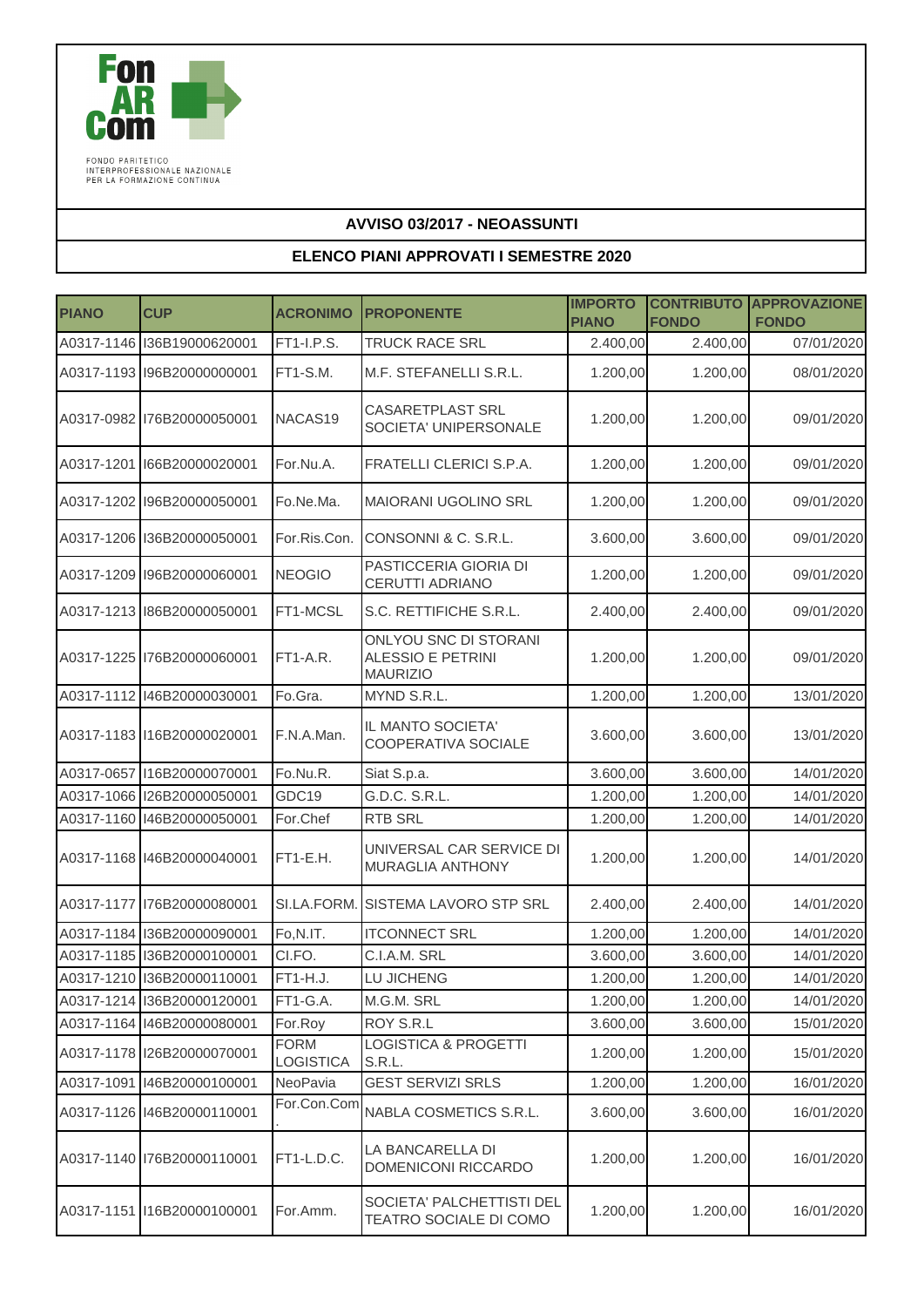| A0317-1187 166B20000060001 | T.I.F.              | TUI DI LUCIA FERRARI SNC                                                | 2.400,00 | 2.400,00 | 16/01/2020 |
|----------------------------|---------------------|-------------------------------------------------------------------------|----------|----------|------------|
| A0317-1219 156B20000110001 | B.C.                | <b>FERPER SNC</b>                                                       | 1.200,00 | 1.200,00 | 16/01/2020 |
| A0317-1253 176B20000120001 | Fo.Ne.Tri.Fo.       | TRIVELL FOND SRL                                                        | 1.200,00 | 1.200,00 | 16/01/2020 |
| A0317-1132 126B20000080001 | FT1-M.C.            | <b>MACCIONI BRUNO</b>                                                   | 1.200,00 | 1.200,00 | 17/01/2020 |
| A0317-1181 196B20000120001 | FT1-M.H.            | ASSISTENZA SERENI SNC DI<br>SERENI A. & C.                              | 1.200,00 | 1.200,00 | 17/01/2020 |
| A0317-1190 66B20000080001  | S.C.I.F.            | STUDIO CIOLA STP A<br>RESPONSABILITA' LIMITATA                          | 1.200,00 | 1.200,00 | 17/01/2020 |
| A0317-1148 76B20000140001  | SED-BG              | C.I.M.E. SRL                                                            | 1.200,00 | 1.200,00 | 20/01/2020 |
| A0317-1179 126B20000100001 | FT1-ERAM            | ERGO STUDIO S.R.L.                                                      | 2.400,00 | 2.400,00 | 20/01/2020 |
| A0317-1217 196B20000140001 | FT1-N.B.            | ELETTRO IMPIANTI SB SRL                                                 | 1.200,00 | 1.200,00 | 20/01/2020 |
| A0317-1239 136B20000190001 | FT1-S.B.            | PIROTECNICA SOLDI SRL                                                   | 1.200,00 | 1.200,00 | 20/01/2020 |
| A0317-1216 116B20000130001 | <b>NEOQUA</b>       | <b>QUADRO SRL</b>                                                       | 1.200,00 | 1.200,00 | 21/01/2020 |
| A0317-1232 I16B20000140001 | FOR. O.V.           | <b>BENETTI VIAGGI S.r.l.</b>                                            | 1.200,00 | 1.200,00 | 21/01/2020 |
| A0317-1238 146B20000150001 | F.F.F.              | S.A.R.F. - SOCIETA'<br><b>ALBERGHI RISTORANTI</b><br>FORNITURE - S.P.A. | 1.200,00 | 1.200,00 | 21/01/2020 |
| A0317-1119 156B20000170001 | <b>NAAD</b>         | ABRA DIAMANT S.R.L.                                                     | 1.200,00 | 1.200,00 | 24/01/2020 |
| A0317-1188 126B20000170001 | <b>FRA</b>          | FRATUS RESTAURI SRL                                                     | 1.200,00 | 1.200,00 | 24/01/2020 |
| A0317-1226 136B20000330001 | SSO                 | SIL.CA. CONSULTING SRLS                                                 | 1.200,00 | 1.200,00 | 24/01/2020 |
| A0317-1235 176B20000230001 | $FT1 - F.R.$        | AMADEI SNC DI AMADEI<br>STEFANO E ROBERTA                               | 1.200,00 | 1.200,00 | 24/01/2020 |
| A0317-1269 136B20000340001 | FT1-A.C.            | SICUR SMART S.R.L.                                                      | 1.200,00 | 1.200,00 | 24/01/2020 |
| A0317-1098 86B20000380001  | <b>NASS</b>         | STRONG SERVICE SOCIETA'<br>COOPERATIVA DI<br>PRODUZIONE E LAVORO ARL    | 1.200,00 | 1.200,00 | 29/01/2020 |
| A0317-1199 86B20000390001  | NANRI19             | <b>NUOVA RICAMBI SRL</b>                                                | 1.200,00 | 1.200,00 | 29/01/2020 |
| A0317-1250 196B20000240001 | NAEXI19             | <b>EXHIBO SpA Communication</b><br><b>Systems</b>                       | 3.600,00 | 3.600,00 | 29/01/2020 |
| A0317-1109 166B20000310001 | <b>NAPN</b>         | PROGETTO 96 SOCIETA' A<br>RESPONSABILITA' LIMITATA<br>CON UNICO SOCIO   | 2.400,00 | 2.400,00 | 31/01/2020 |
| A0317-1130 76B20000280001  | <b>NAV</b>          | VIMAK S.R.L.                                                            | 2.400,00 | 2.400,00 | 31/01/2020 |
| A0317-1247 116B20000290001 | FT1-EDIM            | Galanti Pancrazio snc                                                   | 2.400,00 | 2.400,00 | 31/01/2020 |
| A0317-1270 126B20000230001 | FT1-L.M.            | MORELLI FRANCESCO                                                       | 1.200,00 | 1.200,00 | 31/01/2020 |
| A0317-1000 I26B20000360001 | NEO_Cosma<br>r 2019 | COS.MA.R. SRL                                                           | 2.400,00 | 2.400,00 | 03/02/2020 |
| A0317-1236 156B20000190001 | NACIE19             | <b>CIEMME SRL</b>                                                       | 1.200,00 | 1.200,00 | 03/02/2020 |
| A0317-1248 196B20000320001 | Fo.Ne.Glo.S.        | Global Solution Italia Srls                                             | 1.200,00 | 1.200,00 | 03/02/2020 |
| A0317-1284 86B20000470001  | FT1-M.R.A.          | L'ARTE DEL RIPOSO SRL                                                   | 1.200,00 | 1.200,00 | 03/02/2020 |
| A0317-1182 116B20000380001 | F.N.A.Con.          | CONTRADA DEGLI ARTIGIANI<br>SOCIETA' COOPERATIVA                        | 2.400,00 | 2.400,00 | 05/02/2020 |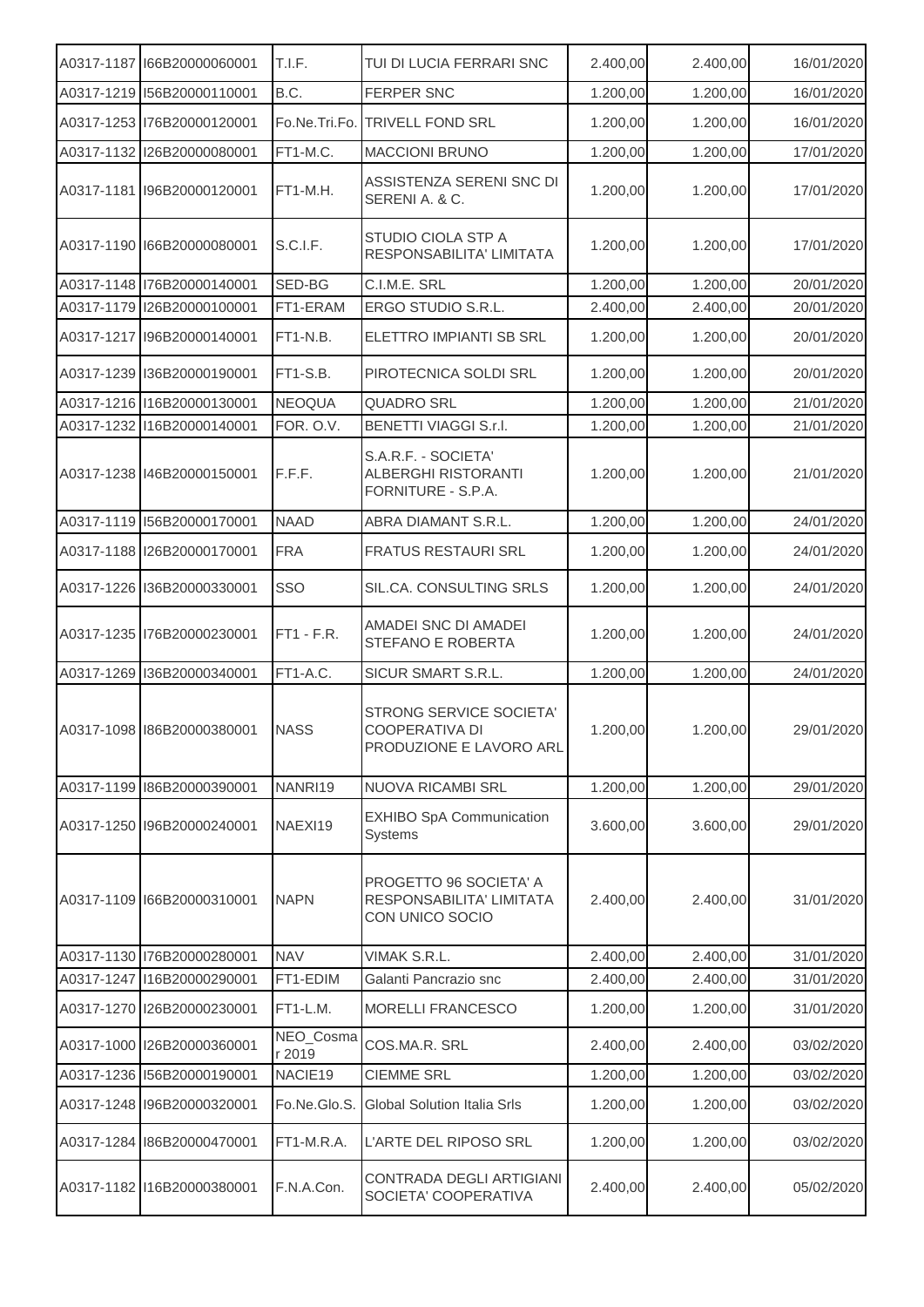|            | A0317-1233 86B20000510001    | F.R.A.N.                            | NIDO SCUOLA LIPOMO<br>SOCIETA' COOPERATIVA<br><b>SOCIALE</b> | 2.400,00 | 2.400,00 | 05/02/2020 |
|------------|------------------------------|-------------------------------------|--------------------------------------------------------------|----------|----------|------------|
|            | A0317-1234 146B20000440001   | <b>NEO_2019F</b><br><b>ORAIN</b>    | <b>FORAIN SRL</b>                                            | 1.200,00 | 1.200,00 | 05/02/2020 |
|            | A0317-1110 136B20000620001   | Neodima                             | DIMA IMPIANTI S.R.L.S.                                       | 2.400,00 | 2.400,00 | 06/02/2020 |
|            | A0317-1144 136B20000560001   | Fo, In.Ci.                          | <b>CIRCELLI ANTONIO</b>                                      | 1.200,00 | 1.200,00 | 06/02/2020 |
|            | A0317-1249 196B20000370001   | NAIRB19                             | Irbema S.r.l.                                                | 1.200,00 | 1.200,00 | 06/02/2020 |
| A0317-1237 | I96B20000400001              | FT1-MCAF                            | <b>ARIM SRL</b>                                              | 2.400,00 | 2.400,00 | 10/02/2020 |
|            | A0317-1241   146B20000470001 | Form. A.A.P.                        | PASTICCERIA SAN CARLO<br>S.R.L.                              | 3.600,00 | 3.600,00 | 10/02/2020 |
|            | A0317-1192 116B20000600001   | Te.Co.                              | ADYOU S.R.L.                                                 | 1.200,00 | 1.200,00 | 18/02/2020 |
|            | A0317-1207 196B20000490001   | FOR AD MA                           | <b>CAPRIOTTI TRASPORTI E</b><br><b>LOGISTICA SRL</b>         | 1.200,00 | 1.200,00 | 18/02/2020 |
|            | A0317-1228 116B20000620001   | N.A.S.                              | SIAL S.R.L.                                                  | 2.400,00 | 2.400,00 | 18/02/2020 |
|            | A0317-1240 196B20000540001   | FOR.<br>A.S.S.P.                    | Studio Chiesa Rag. Paola                                     | 2.400,00 | 2.400,00 | 20/02/2020 |
|            | A0317-1244 196B20000550001   | F.T.A.                              | <b>BRINGSOL SRL</b>                                          | 2.400,00 | 2.400,00 | 20/02/2020 |
|            | A0317-0766 86B20000960001    | <b>SET</b>                          | Siderurgica Toscana srl                                      | 1.200,00 | 1.200,00 | 21/02/2020 |
|            | A0317-1197  26B20000710001   | <b>FORM</b><br>LOGISTICA<br>CARISMA | CONSORZIO CARISMA                                            | 1.200,00 | 1.200,00 | 26/02/2020 |
|            | A0317-1286 86B20001240001    | Im.Am.                              | CRESPI ENTERPRISE S.N.C.<br>DI GIOVANNI CRESPI & C.          | 1.200,00 | 1.200,00 | 27/02/2020 |
|            | A0317-1375 126B20000720001   | F.F.M.                              | <b>BURATTI PRODUCE DI</b><br><b>BURATTI ANGELO E C. SNC</b>  | 1.200,00 | 1.200,00 | 27/02/2020 |
|            | A0317-1024 116B20001050001   | Fo.Nu.R                             | Casa Vincenziana Onlus                                       | 2.400,00 | 2.400,00 | 28/02/2020 |
|            | A0317-1262 156B20000660001   | FOR. I.R.I.E.                       | MACROPIX S.R.L.                                              | 1.200,00 | 1.200,00 | 28/02/2020 |
|            | A0317-1275   146B20000920001 | 019                                 | NEO_COLL2 Fondazione collegio delle<br>università milanesi   | 1.200,00 | 1.200,00 | 28/02/2020 |
|            | A0317-1306 146B20000930001   | NAMAN19                             | <b>MANUTEK SRL</b>                                           | 2.400,00 | 2.400,00 | 28/02/2020 |
|            | A0317-1307 116B20001040001   | NAGAR19                             | <b>GARMETAL SRL</b>                                          | 1.200,00 | 1.200,00 | 28/02/2020 |
|            | A0317-1388 166B20000680001   | FOR. N.R.                           | FRATELLI CLERICI S.P.A.                                      | 1.200,00 | 1.200,00 | 28/02/2020 |
|            | A0317-1155 196B20000820001   | For.Geom.                           | TEC SYSTEM FINITURE SRL                                      | 1.200,00 | 1.200,00 | 03/03/2020 |
|            | A0317-1246 146B20000940001   | <b>NEOSHE</b>                       | SHERBET SRL                                                  | 1.200,00 | 1.200,00 | 03/03/2020 |
|            | A0317-1310 I76B20000660001   | FT1-C.E.                            | CESETTI DESIGNER DI<br>CESETTI M & C SNC                     | 1.200,00 | 1.200,00 | 03/03/2020 |
|            | A0317-1334 186B20001290001   | FT1-D.H.                            | EDIL EUROPA S.R.L.                                           | 1.200,00 | 1.200,00 | 05/03/2020 |
|            | A0317-1373 86B20001300001    | FT1-C.C.                            | <b>FRATINI SRL</b>                                           | 1.200,00 | 1.200,00 | 05/03/2020 |
|            | A0317-1309 166B20000750001   | FT1-L.F.                            | REALI FRANCESCO                                              | 1.200,00 | 1.200,00 | 06/03/2020 |
| A0317-1397 | I56B20000710001              | FT1-A.M.A.                          | Fiorangelo Srl                                               | 1.200,00 | 1.200,00 | 06/03/2020 |
| A0317-1291 | I56B20000720001              | NAAVI19                             | <b>AVIN SRL</b>                                              | 1.200,00 | 1.200,00 | 09/03/2020 |
|            | A0317-1318 156B20000730001   | CO.PI.E.                            | Crazy Color di Carniel Olivo e<br>De Biasi Brigida snc       | 1.200,00 | 1.200,00 | 09/03/2020 |
|            | A0317-1336 I96B20000840001   | FT1-S.A.                            | -20 DI FURLINI SONYA                                         | 1.200,00 | 1.200,00 | 09/03/2020 |
|            | A0317-1282 I96B20000860001   | NA.MT                               | <b>MAC TRASPORTI SRL</b>                                     | 2.400,00 | 2.400,00 | 11/03/2020 |
|            | A0317-1332 I36B20001180001   | F.I.A.                              | <b>BILL SIZE SRL</b>                                         | 1.200,00 | 1.200,00 | 11/03/2020 |
| A0317-1231 | I56B20000760001              | F.C.M.                              | SOLUZIONE SERVIZI SRL                                        | 2.400,00 | 2.400,00 | 12/03/2020 |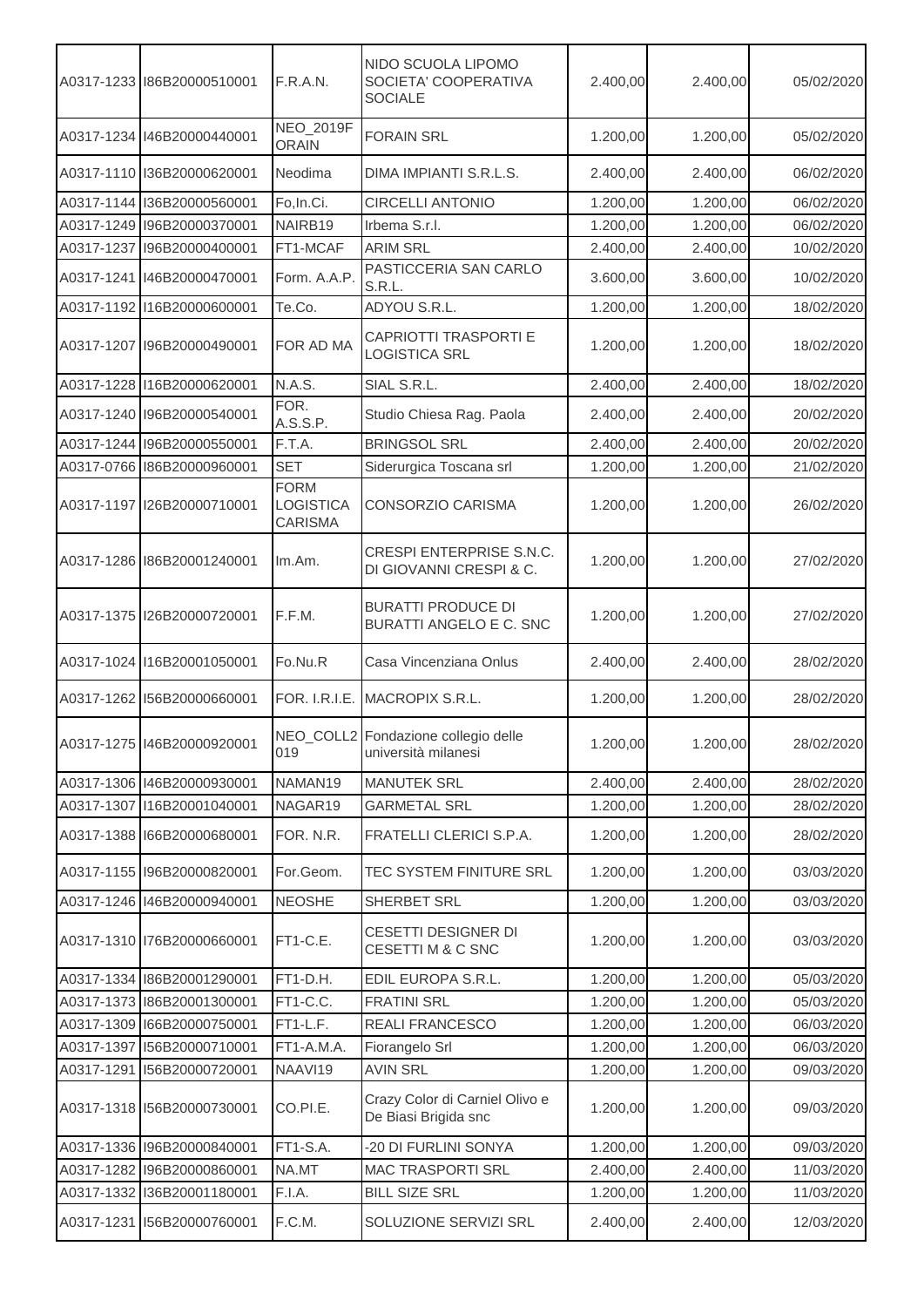|            | A0317-1272 146B20000980001 | <b>T.A.S.</b>                    | <b>SAVINO &amp; PARTNERS SRL</b>                               | 2.400,00 | 2.400,00 | 12/03/2020 |
|------------|----------------------------|----------------------------------|----------------------------------------------------------------|----------|----------|------------|
|            | A0317-1539 156B20000770001 | NeoFiorini                       | MEMI COIFFEUR S.A.S. DI<br>FRANCESCA MEMMOLO & C.              | 1.200,00 | 1.200,00 | 12/03/2020 |
|            | A0317-0276 156B20000810001 | <b>SVILUPPO</b><br>PERSONAL<br>Е | <b>GRAZIANI ROBERTO &amp; F.LLI</b><br>& C. S.A.S.             | 2.400,00 | 2.400,00 | 17/03/2020 |
| A0317-1301 | I26B20000840001            | FT1-P.V.                         | CERESTER S.R.L.                                                | 1.200,00 | 1.200,00 | 17/03/2020 |
| A0317-1311 | I46B20001010001            | FOR. T.H.                        | <b>IRQ10 S.R.L.</b>                                            | 1.200,00 | 1.200,00 | 17/03/2020 |
|            | A0317-1354 116B20001140001 | FOR. A.T.M.                      | CIBIO S.R.L.                                                   | 2.400,00 | 2.400,00 | 17/03/2020 |
|            | A0317-1054 156B20000830001 | Fo.Nu.R                          | IL TINTORETTO SRL                                              | 1.200,00 | 1.200,00 | 20/03/2020 |
|            | A0317-1349 I26B20000920001 | FT1-LADB                         | ASSOCIAZIONE TOLENTINO<br><b>ARTE E CULTURA</b>                | 1.200,00 | 1.200,00 | 23/03/2020 |
|            | A0317-1358 86B20001470001  | FOR. T.E.                        | <b>ARO SRL</b>                                                 | 1.200,00 | 1.200,00 | 23/03/2020 |
|            | A0317-1387 I26B20000910001 | F.N.R.                           | MDA ASSEMBLAGGI S.R.L.                                         | 1.200,00 | 1.200,00 | 23/03/2020 |
|            | A0317-1080 36B20001360001  | F.I.N.A.                         | CASA DI RIPOSO CESARE<br>ED EMILIO PRANDONI ONLUS              | 1.200,00 | 1.200,00 | 25/03/2020 |
|            | A0317-1313 156B20000840001 | FOR.C.R.                         | STAMPA 1968 SRL                                                | 1.200,00 | 1.200,00 | 25/03/2020 |
| A0317-1271 | I26B20000960001            | NAITA19                          | <b>ITALMODEL DI GUARNERI</b><br><b>ANTONIO &amp; FIGLI Srl</b> | 1.200,00 | 1.200,00 | 26/03/2020 |
|            | A0317-1260 166B20000860001 | U.                               | CO.TO.CO.N STA-FOR DI GASPARDO<br>LUIGINO & C. SNC             | 1.200,00 | 1.200,00 | 30/03/2020 |
|            | A0317-1268 116B20001270001 | FT1-P.R.                         | ALMA S.R.L.                                                    | 1.200,00 | 1.200,00 | 30/03/2020 |
| A0317-1211 | I16B20001280001            | (Te.Co.)                         | EDISCOM S.P.A.                                                 | 2.400,00 | 2.400,00 | 31/03/2020 |
| A0317-1287 | I36B20001410001            | CRES.CO                          | Multidata srl                                                  | 1.200,00 | 1.200,00 | 31/03/2020 |
|            | A0317-1263 116B20001290001 | NEO_UDI20<br>19                  | <b>UDICARE SRL</b>                                             | 3.600,00 | 3.600,00 | 01/04/2020 |
|            | A0317-0776 196B20001030001 | C.E.I.                           | A.D.G. S.r.l.                                                  | 2.400,00 | 2.400,00 | 02/04/2020 |
|            | A0317-1230 146B20001140001 | F.I.A.                           | Studio Associato Antonelli<br>Werthhammer                      | 1.200,00 | 1.200,00 | 02/04/2020 |
|            | A0317-1257 116B20001300001 | C.A.P.                           | MATER SERVIZI INTEGRATI<br>SRL                                 | 2.400,00 | 2.400,00 | 02/04/2020 |
|            | A0317-1328 86B20001510001  | NeoCoim121                       | CO.IM. FAP S.R.L.                                              | 2.400,00 | 2.400,00 | 02/04/2020 |
|            | A0317-1340 156B20000890001 | FT1-ECT                          | Fiorangelo Srl                                                 | 1.200,00 | 1.200,00 | 02/04/2020 |
|            | A0317-1293 66B20000920001  | FOR. I.A.                        | <b>SIAM STUDIO</b><br><b>PROFESSIONALE</b><br><b>ASSOCIATO</b> | 1.200,00 | 1.200,00 | 03/04/2020 |
|            | A0317-1330 136B20001430001 | FOR. A.G.P.                      | STUDIO RAG. CLAUDIA<br>CAZZANIGA                               | 1.200,00 | 1.200,00 | 03/04/2020 |
|            | A0317-1368 I76B20000800001 | F.C.S.M.                         | STUDIO MEDICO MARTINAZZI                                       | 1.200,00 | 1.200,00 | 03/04/2020 |
|            | A0317-1350 86B20001520001  | FT1-M.C.                         | NEW PROJECT S.R.L.                                             | 1.200,00 | 1.200,00 | 06/04/2020 |
|            | A0317-1251 16B20001330001  | F.M.M.                           | CAR-FER DI FERRARO<br>FRANCESCO CLAUDIO                        | 1.200,00 | 1.200,00 | 07/04/2020 |
|            | A0317-1319 156B20000910001 | For. A.A.I.                      | TEMA ENERGY SRL                                                | 2.400,00 | 2.400,00 | 07/04/2020 |
|            | A0317-1356 116B20001340001 | FT1-A.M.                         | <b>SMS DI SANTOLINI</b><br>MARCELLO SNC                        | 1.200,00 | 1.200,00 | 07/04/2020 |
|            | A0317-1399 I96B20001060001 | FT1-A.I.                         | <b>BRUTTI SRL</b>                                              | 1.200,00 | 1.200,00 | 07/04/2020 |
|            | A0317-1378 146B20001180001 | FT1-B.M.M.                       | HEROES PUB DI MENGHINI<br><b>FRANCESCO</b>                     | 1.200,00 | 1.200,00 | 08/04/2020 |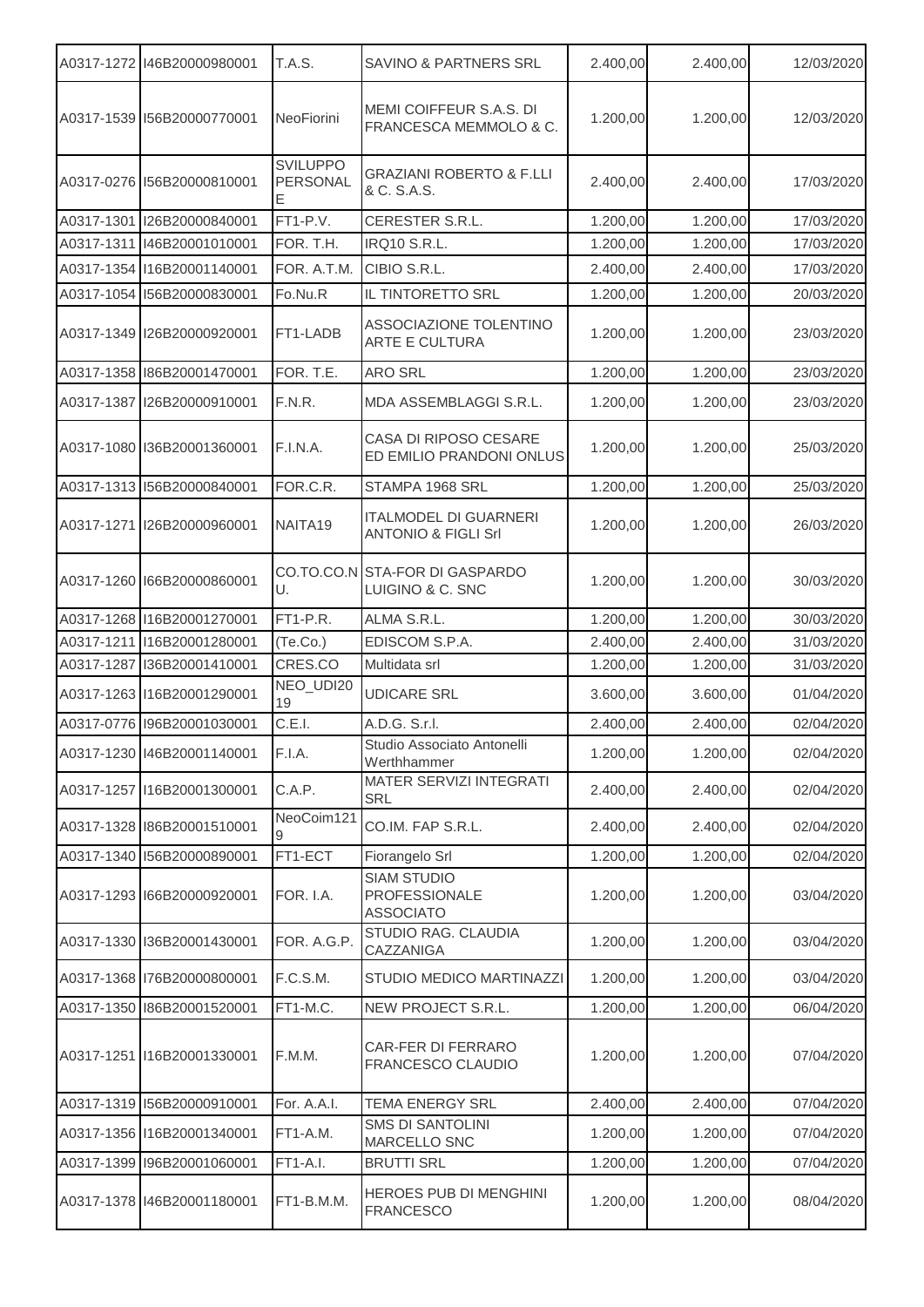|            | A0317-1391 156B20000930001 | FT1-G.C.            | ELETTRAUTO DI TORRESI &<br><b>VANNONI SNC</b>             | 1.200,00 | 1.200,00 | 08/04/2020 |
|------------|----------------------------|---------------------|-----------------------------------------------------------|----------|----------|------------|
| A0317-1227 | I26B20001030001            | NAVET <sub>19</sub> | VETRARIA IMAGNA SRL                                       | 2.400,00 | 2.400,00 | 10/04/2020 |
|            | A0317-1252 156B20000980001 | FORM. I.A.          | <b>GEOGLOBEX DI CASIRAGHI</b><br><b>ALESSIO</b>           | 2.400,00 | 2.400,00 | 14/04/2020 |
|            | A0317-1294 146B20001220001 | <b>NAS</b>          | STAFFOLANI DANILO                                         | 1.200,00 | 1.200,00 | 14/04/2020 |
|            | A0317-1298 166B20001000001 | FOR.C.A.            | PLANZER TRASPORTI S.R.L.                                  | 1.200,00 | 1.200,00 | 14/04/2020 |
|            | A0317-1300 76B20000860001  | Pa.Es.              | STUDIOBADA DI VIERA<br>LEDESMA CLAUDIA<br><b>MARJORYE</b> | 2.400,00 | 2.400,00 | 14/04/2020 |
|            | A0317-1379 156B20000990001 | FT1-M.S.            | <b>SARTI MARINO</b>                                       | 1.200,00 | 1.200,00 | 15/04/2020 |
| A0317-1367 | 156B20001000001            | FT1-E.P.            | SPORTLAND DI FERRATI<br><b>MASSIMO</b>                    | 1.200,00 | 1.200,00 | 16/04/2020 |
|            | A0317-1229 116B20001420001 | F.C.D.              | COMO 1907 S.R.L.                                          | 3.600,00 | 3.600,00 | 17/04/2020 |
|            | A0317-1259 156B20001020001 | <b>FOR. I.I.E.</b>  | TEMPORAPIX S.R.L.                                         | 1.200,00 | 1.200,00 | 17/04/2020 |
| A0317-1281 | I56B20001030001            | A.C.                | <b>SQUITIERI ANTONIO</b>                                  | 1.200,00 | 1.200,00 | 17/04/2020 |
| A0317-1321 | I16B20001430001            | FOR.<br>A.P.R.C.    | BMM CONSULTING S.R.L.                                     | 2.400,00 | 2.400,00 | 17/04/2020 |
|            | A0317-1352 116B20001440001 | FT1-D.G.            | <b>NET WATER SRL</b>                                      | 1.200,00 | 1.200,00 | 17/04/2020 |
|            | A0317-1393 136B20001500001 | FT1-V.S.            | TRUCK RACE SRL                                            | 1.200,00 | 1.200,00 | 17/04/2020 |
|            | A0317-1403 86B20001610001  | NASA20              | STUDIO ASSOCIATO<br>PEREGO G. E VIGANO' C.                | 1.200,00 | 1.200,00 | 17/04/2020 |
|            | A0317-1487 116B20001450001 | NAPDB20             | ALICE PARCO DEI BIMBI DI<br><b>CROTTI MARIA ELENA</b>     | 1.200,00 | 1.200,00 | 17/04/2020 |
|            | A0317-1243 126B20001050001 | System              | SERVERLAB SRL                                             | 1.200,00 | 1.200,00 | 21/04/2020 |
|            | A0317-1255 76B20000880001  | NEO2_AG20<br>19     | ANTHEA GROUP S.R.L.                                       | 1.200,00 | 1.200,00 | 21/04/2020 |
| A0317-1331 | I16B20001460001            | For.El.             | EUROMOTORI S.R.L.                                         | 1.200,00 | 1.200,00 | 21/04/2020 |
| A0317-1400 | I36B20001510001            | FT1-D.G.            | LORENO ACCIARRESI                                         | 1.200,00 | 1.200,00 | 21/04/2020 |
| A0317-1411 | I76B20000890001            | FT1-G.O.            | L.F.C. S.R.L.                                             | 1.200,00 | 1.200,00 | 21/04/2020 |
|            | A0317-1412 136B20001530001 | FT1-FP.DG.          | <b>GUANTIFICIO SENESE SRL</b>                             | 2.400,00 | 2.400,00 | 21/04/2020 |
|            | A0317-1475 166B20001060001 | NAOLE20             | G.F. OLEODINAMICA S.R.L.                                  | 2.400,00 | 2.400,00 | 21/04/2020 |
|            | A0317-1009 I96B20001140001 | ASCON19             | CONTARDI LIGHTING SRL                                     | 3.600,00 | 3.600,00 | 22/04/2020 |
|            | A0317-1279 126B20001070001 | P.I.                | SPRINT INFORMATICA SRL                                    | 1.200,00 | 1.200,00 | 22/04/2020 |
|            | A0317-1365 I26B20001060001 | F.I.Am.             | S.T.P. POLIANI SAS DI LIDIO<br><b>POLIANI</b>             | 1.200,00 | 1.200,00 | 22/04/2020 |
| A0317-1381 | I46B20001230001            | S.M.A.              | <b>GERBINO STEFANO</b>                                    | 1.200,00 | 1.200,00 | 22/04/2020 |
|            | A0317-1443 146B20001240001 | FT1-G.Z.            | <b>BARBARA GIANUZZI</b><br>COMUNICAZIONE                  | 1.200,00 | 1.200,00 | 22/04/2020 |
|            | A0317-1458 136B20001540001 | F.A.Co.P.           | PEPE FERNANDO                                             | 1.200,00 | 1.200,00 | 22/04/2020 |
|            | A0317-1474 116B20001470001 | <b>SCAF</b>         | RETE IMPRESA BERGAMO<br><b>SRL</b>                        | 1.200,00 | 1.200,00 | 22/04/2020 |
|            | A0317-1482 86B20001640001  | NAFDA20             | IL FORNO DI ALICE DI<br>CASIRAGHI PIETRO & C.<br>S.N.C.   | 1.200,00 | 1.200,00 | 22/04/2020 |
|            | A0317-1258 136B20001550001 | <b>FISL</b>         | ZIG ZAG PARRUCCHIERE DI<br><b>MAIETTA LUCA</b>            | 1.200,00 | 1.200,00 | 23/04/2020 |
|            | A0317-1327 166B20001090001 | NEOPAT_20<br>19     | PATRESE S.R.L.                                            | 1.200,00 | 1.200,00 | 23/04/2020 |
|            | A0317-1431 166B20001120001 | FOR.<br>A.G.A.T.M.  | UBV OCEAN & AIR S.R.L.                                    | 3.600,00 | 3.600,00 | 23/04/2020 |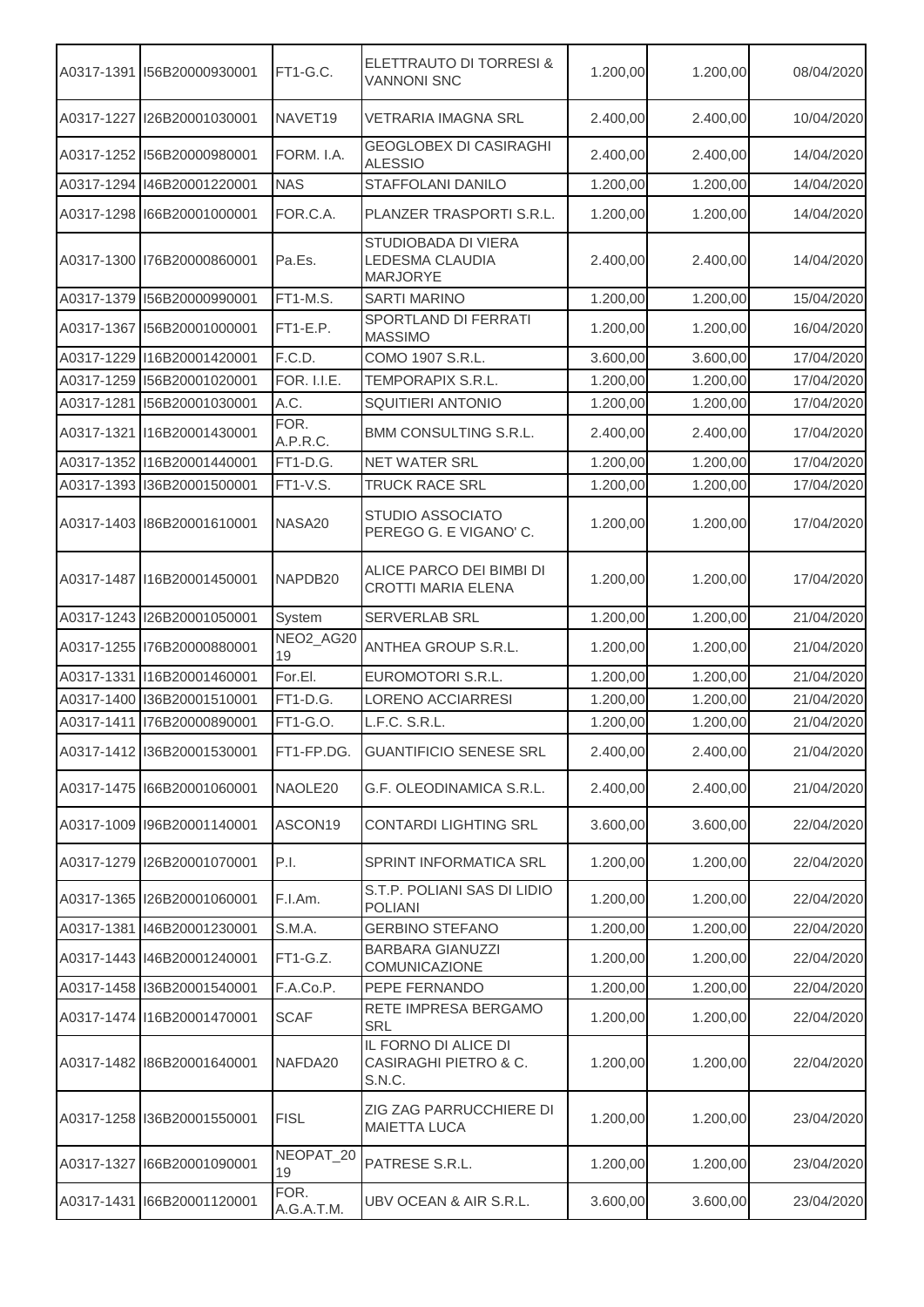|            | A0317-1445   I26B20001090001 | <b>F.M.S.A.</b>              | MC S.A.S. DI MASSIMO<br>COLOMBO & C.                                                                            | 1.200,00 | 1.200,00 | 23/04/2020 |
|------------|------------------------------|------------------------------|-----------------------------------------------------------------------------------------------------------------|----------|----------|------------|
|            | A0317-1510 166B20001070001   | ASK                          | MH ACADEMY S.R.L.                                                                                               | 1.200,00 | 1.200,00 | 23/04/2020 |
|            | A0317-1513 166B20001110001   | <b>ASK</b>                   | THE U.E.V. S.A.S. DI<br><b>VOLPICELLI UMBERTO</b>                                                               | 1.200,00 | 1.200,00 | 23/04/2020 |
|            | A0317-1254 146B20001250001   | FOR. T.M.                    | Purple SRL                                                                                                      | 1.200,00 | 1.200,00 | 24/04/2020 |
| A0317-1277 | I96B20001150001              | C.M.P.                       | Hart Utensili srl                                                                                               | 1.200,00 | 1.200,00 | 24/04/2020 |
| A0317-1344 | I56B20001040001              | FOR. A.M.                    | <b>TEMA ENERGY SRL</b>                                                                                          | 1.200,00 | 1.200,00 | 24/04/2020 |
|            | A0317-1418 166B20001140001   | AS.SI.                       | <b>BAR CAPRICCIO S.A.S. DI</b><br>CAPPARELLI RAFFAELE                                                           | 3.600,00 | 3.600,00 | 24/04/2020 |
|            | A0317-1508 156B20001050001   | M. Ind.                      | C.F.R. Meccanica s.n.c. di<br>Resta Domenico & C.                                                               | 1.200,00 | 1.200,00 | 24/04/2020 |
|            | A0317-1509 146B20001260001   | S. Bar                       | Smile Cafè di Collinelli Daniela                                                                                | 2.400,00 | 2.400,00 | 24/04/2020 |
|            | A0317-1515  26B20001100001   | <b>ASK</b>                   | <b>GLOBAL SRLS</b>                                                                                              | 1.200,00 | 1.200,00 | 24/04/2020 |
|            | A0317-1526 I96B20001160001   | A. Cul.                      | Fuori di Pizza di Buttitta Pietro                                                                               | 1.200,00 | 1.200,00 | 24/04/2020 |
|            | A0317-1528 166B20001130001   | F.N.A.                       | <b>WALLIANCE SPA</b>                                                                                            | 1.200,00 | 1.200,00 | 24/04/2020 |
|            | A0317-1208 136B20001570001   | $FT1-R.B.$                   | TORMECC SAS DI CINTIONI<br>SERGIO & C.                                                                          | 1.200,00 | 1.200,00 | 27/04/2020 |
|            | A0317-1435 166B20001150001   | FOR.<br>C.A.M.F.A.G. ROSSANO | C B GOMMA DI CAVENAGO                                                                                           | 1.200,00 | 1.200,00 | 27/04/2020 |
|            | A0317-1442 186B20001660001   | <b>FSG</b>                   | <b>SAN GIUSTO SRL</b>                                                                                           | 1.200,00 | 1.200,00 | 27/04/2020 |
| A0317-1261 | I66B20001170001              | NAFLU19                      | Fluormetall srl                                                                                                 | 1.200,00 | 1.200,00 | 29/04/2020 |
|            | A0317-1285 36B20001580001    | NA_PIKO                      | PIKOPRINT S.R.L.<br><b>SEMPLIFICATA</b>                                                                         | 2.400,00 | 2.400,00 | 29/04/2020 |
|            | A0317-1292 116B20001500001   | FOR.M.                       | FERRARO COSTRUZIONI DI<br>FERRARO ALESSANDRO                                                                    | 1.200,00 | 1.200,00 | 29/04/2020 |
|            | A0317-1355 116B20001510001   | FT1-B.J.                     | <b>GLAMOUR SNC DI DIEGO</b><br>ALBERTI E CHIARA PACENZA                                                         | 1.200,00 | 1.200,00 | 29/04/2020 |
|            | A0317-1392 I26B20001110001   | FOR. I.A.                    | <b>BUCARELLI MASSIMO</b>                                                                                        | 1.200,00 | 1.200,00 | 29/04/2020 |
|            | A0317-1429 186B20001670001   | <b>SINEO</b>                 | DE ROSA SRL                                                                                                     | 1.200,00 | 1.200,00 | 29/04/2020 |
|            | A0317-1283 156B20001070001   | FOR. A.T.I.                  | ADDA SERVICE S.R.L.                                                                                             | 1.200,00 | 1.200,00 | 04/05/2020 |
|            | A0317-1360 166B20001180001   | <b>FOR. I.I.S.</b>           | <b>R&amp;N SYSTEM SRL</b>                                                                                       | 3.600,00 | 3.600,00 | 04/05/2020 |
|            | A0317-1430 146B20001280001   | For.Imp.Co.                  | STUDIO ASSOCIATO<br>PIROVANO COMMERCIALISTI<br>CONSULENTI DEL LAVORO<br>REVISORI CONTABILI DEL<br>RAG. PIROVANO | 1.200,00 | 1.200,00 | 04/05/2020 |
|            | A0317-1441 136B20001590001   | FT1-C.M.                     | SICUR SMART S.R.L.                                                                                              | 1.200,00 | 1.200,00 | 04/05/2020 |
|            | A0317-1495 116B20001520001   | FT1-GM.LM.                   | MAREMMANI CESARE SRL                                                                                            | 2.400,00 | 2.400,00 | 04/05/2020 |
|            | A0317-1499 166B20001200001   | <b>EXIT</b>                  | L.E.S.S. società cooperativa a<br>r.I.                                                                          | 1.200,00 | 1.200,00 | 04/05/2020 |
|            | A0317-1505 I76B20000940001   | V. Com.                      | Bottega del Pianoforte di Aldo<br>Scardovi e C. snc                                                             | 1.200,00 | 1.200,00 | 04/05/2020 |
| A0317-1511 | I66B20001190001              | <b>FISL</b>                  | EYMECO S.R.L.                                                                                                   | 1.200,00 | 1.200,00 | 04/05/2020 |
|            | A0317-1516 I26B20001120001   | <b>FSA</b>                   | IL FUNGIARO SRLS                                                                                                | 2.400,00 | 2.400,00 | 04/05/2020 |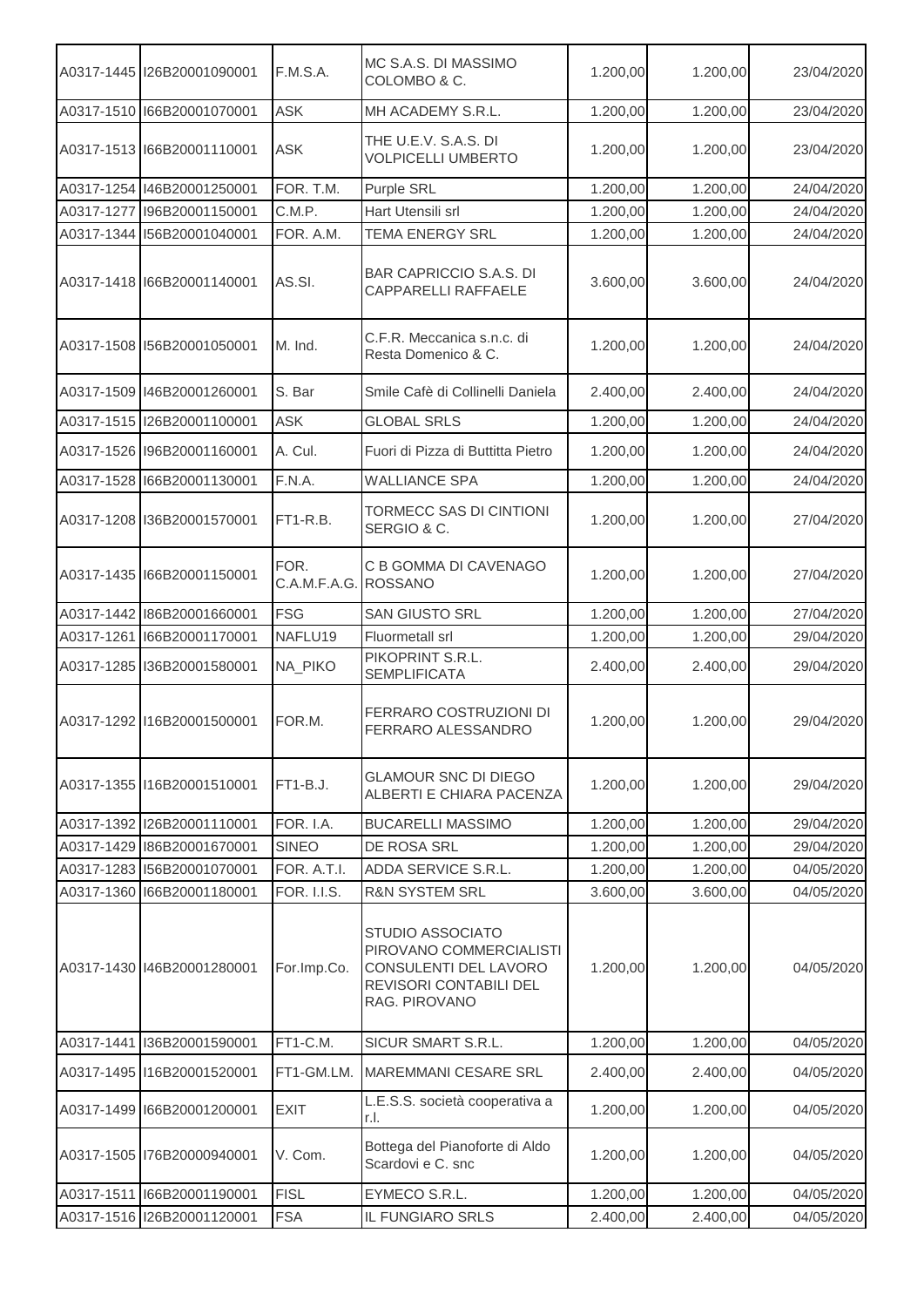|            | A0317-1466 116B20001530001   | <b>FOR. I. A.</b>                             | Ghielmetti Butti & Partners<br>Societa' Tra Professionisti A<br>Responsabilita' Limitata - In<br><b>Brev</b> | 2.400,00 | 2.400,00 | 06/05/2020 |
|------------|------------------------------|-----------------------------------------------|--------------------------------------------------------------------------------------------------------------|----------|----------|------------|
|            | A0317-1472   186B20001710001 | P. Sof.                                       | Origami Holding s.r.l.                                                                                       | 1.200,00 | 1.200,00 | 06/05/2020 |
|            | A0317-1245 76B20000970001    | NEO_2019A<br><b>NTHEA</b>                     | ANTHEA GROUP S.R.L.                                                                                          | 1.200,00 | 1.200,00 | 07/05/2020 |
|            | A0317-1256 116B20001550001   | FOR. I.A.                                     | DELAGO S.R.L.                                                                                                | 1.200,00 | 1.200,00 | 07/05/2020 |
|            | A0317-1304 146B20001300001   | NAGER19                                       | <b>GER SRLS</b>                                                                                              | 3.600,00 | 3.600,00 | 07/05/2020 |
|            | A0317-1314 126B20001130001   | FOR. S.S.                                     | I.s.a. - Altanova Group Srl                                                                                  | 1.200,00 | 1.200,00 | 07/05/2020 |
|            | A0317-1342 136B20001650001   | USO PC                                        | OPERA SRL-SOCIETA'<br><b>ITALIANA DI ARTE E</b><br><b>CULTURA</b>                                            | 1.200,00 | 1.200,00 | 07/05/2020 |
|            | A0317-1382 156B20001090001   | FT1-D.A.                                      | <b>UNIFOUR SRL</b>                                                                                           | 1.200,00 | 1.200,00 | 07/05/2020 |
|            | A0317-1389 146B20001290001   | FOR. M.A.                                     | MARTINELLI ASCENSORI SRL                                                                                     | 2.400,00 | 2.400,00 | 07/05/2020 |
|            | A0317-1436 136B20001660001   | FOR. A. P.                                    | SENSAZIONI S.N.C. DI<br>LUCISANO GIUSEPPINA E<br><b>FRANCESCA</b>                                            | 1.200,00 | 1.200,00 | 07/05/2020 |
|            | A0317-1481 166B20001210001   | P. Cul.                                       | Rada di Ricci Gianni e C. snc                                                                                | 1.200,00 | 1.200,00 | 07/05/2020 |
|            | A0317-1483 76B20000980001    | FT1-A.V.                                      | DEL FERRO ALESSANDRO                                                                                         | 1.200,00 | 1.200,00 | 07/05/2020 |
|            | A0317-1494 76B20000960001    | EXIT-NE                                       | Format Srl                                                                                                   | 1.200,00 | 1.200,00 | 07/05/2020 |
|            | A0317-1267 16B20001560001    | FOR. O.A.C.                                   | S.D.G. S.R.L.                                                                                                | 1.200,00 | 1.200,00 | 08/05/2020 |
|            | A0317-1280 146B20001320001   | FOR. G.                                       | ARIENTI AUTOGRU' S.R.L.                                                                                      | 1.200,00 | 1.200,00 | 08/05/2020 |
|            | A0317-1408 86B20001750001    | Fo.Nu.Ri.                                     | PHOENIX - SOCIETA'<br><b>COOPERATIVA</b>                                                                     | 3.600,00 | 3.600,00 | 08/05/2020 |
|            | A0317-1446 116B20001580001   | FT1-FL.MB.                                    | C & C DI CASSIANI LUCA                                                                                       | 2.400,00 | 2.400,00 | 11/05/2020 |
|            | A0317-1460 146B20001340001   | $FT1-$<br>NC.GL.+<br>A.M._AP 40<br><b>ORE</b> | <b>GOLDEN GLASS SRL</b>                                                                                      | 2.400,00 | 2.400,00 | 11/05/2020 |
|            | A0317-1299 I96B20001190001   | F.N.A.                                        | <b>Top Service Srl</b>                                                                                       | 2.400,00 | 2.400,00 | 12/05/2020 |
|            | A0317-1361 166B20001250001   | FOR. S.                                       | O.M.P. SRL OFFICINA<br>MECCANICA DI PRECISIONE                                                               | 1.200,00 | 1.200,00 | 12/05/2020 |
|            | A0317-1370 86B20001770001    | <b>NAV</b>                                    | STUDIO VINZIO MARILENA                                                                                       | 1.200,00 | 1.200,00 | 12/05/2020 |
|            | A0317-1394 116B20001600001   | F.N.A.                                        | Edilravanelli srl                                                                                            | 1.200,00 | 1.200,00 | 12/05/2020 |
|            | A0317-1427 146B20001350001   | FOR. A.P.                                     | LINK S.N.C. DI CARRARA E<br><b>PASSONI</b>                                                                   | 1.200,00 | 1.200,00 | 12/05/2020 |
| A0317-1507 | I36B20001690001              | FT1-M.M.                                      | <b>TEKNOPOSA SRL</b>                                                                                         | 1.200,00 | 1.200,00 | 12/05/2020 |
|            | A0317-1290 116B20001640001   | NASTA19                                       | <b>STAUFF ITALIA SRL</b>                                                                                     | 1.200,00 | 1.200,00 | 13/05/2020 |
|            | A0317-1297 16B20001610001    | NATIND19                                      | <b>TECNOINDAGINI SRL</b>                                                                                     | 3.600,00 | 3.600,00 | 13/05/2020 |
|            | A0317-1302 116B20001620001   | Fo.G.A.                                       | <b>MARKET EXPRESS DI</b><br>FORMENTI DANIELE                                                                 | 1.200,00 | 1.200,00 | 13/05/2020 |
|            | A0317-1359 146B20001360001   | FOR. I.A.                                     | <b>M.C. IMPIANTI SRL</b>                                                                                     | 1.200,00 | 1.200,00 | 13/05/2020 |
|            | A0317-1407 116B20001630001   | FOR. A.G.A.                                   | <b>MARKET EXPRESS DI</b><br>FORMENTI DANIELE                                                                 | 1.200,00 | 1.200,00 | 13/05/2020 |
|            | A0317-1416 116B20001650001   | Fo.Nu.Ri.                                     | BERETTA IL FORNAIO SRL                                                                                       | 3.600,00 | 3.600,00 | 13/05/2020 |
|            | A0317-1419 166B20001260001   | <b>ASSIC</b>                                  | 2C EATS SRL                                                                                                  | 1.200,00 | 1.200,00 | 13/05/2020 |
|            | A0317-1506 166B20001270001   | F.A.M.C.                                      | Nuova Tecnofibra S.r.l.                                                                                      | 1.200,00 | 1.200,00 | 13/05/2020 |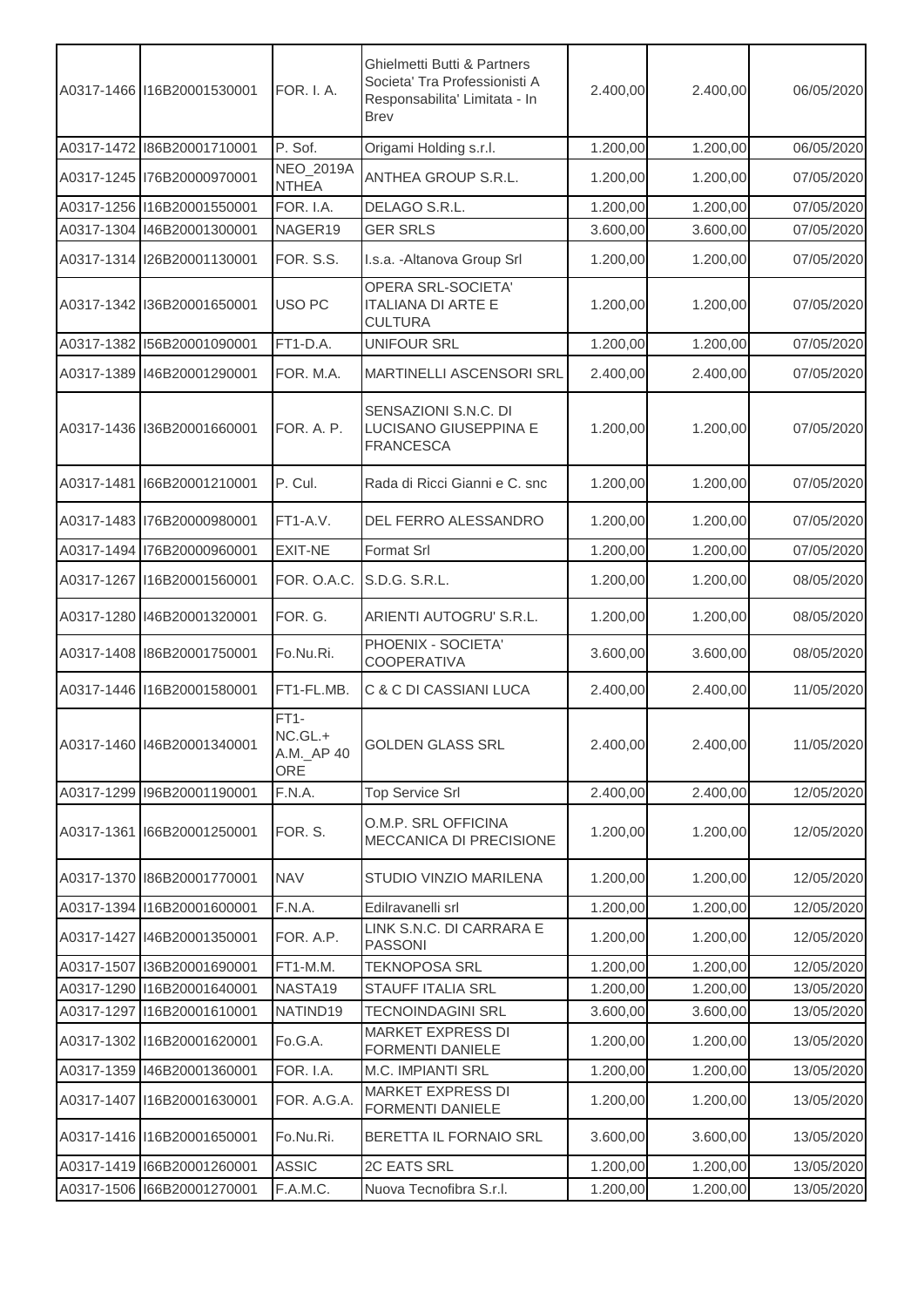|            | A0317-1296 116B20001660001 | FOR.A.P.                                | STUDIO ODONTOIATRICO<br><b>BRENNA &amp;LEVRINI E</b><br><b>ASSOCIATI</b>            | 1.200,00 | 1.200,00 | 14/05/2020 |
|------------|----------------------------|-----------------------------------------|-------------------------------------------------------------------------------------|----------|----------|------------|
|            | A0317-1385 I26B20001150001 | FT1-MPLR                                | <b>FACOM SRL</b>                                                                    | 2.400,00 | 2.400,00 | 18/05/2020 |
|            | A0317-1405 I96B20001210001 | $FT1-R.E.$                              | PANIFICIO LOCATELLI SNC<br>DI LOCATELLI ALESSANDRO<br>& C.                          | 1.200,00 | 1.200,00 | 18/05/2020 |
|            | A0317-1409 146B20001380001 | NAELI20                                 | ELITE S.R.L.                                                                        | 2.400,00 | 2.400,00 | 19/05/2020 |
|            | A0317-1452 156B20001160001 | CO.SI                                   | OMEC 2006 SRLS                                                                      | 1.200,00 | 1.200,00 | 19/05/2020 |
|            | A0317-1459 76B20001010001  | <b>FOR. I.S.</b>                        | DOUBLE SOCIETÀ'<br>SPORTIVA DILETTANTISTICA<br>A RESPONSABILITÀ'<br><b>LIMITATA</b> | 1.200,00 | 1.200,00 | 19/05/2020 |
|            | A0317-1464 116B20001730001 |                                         | FOR. NU. RI. UBV GROUP SPA                                                          | 3.600,00 | 3.600,00 | 19/05/2020 |
|            | A0317-1491 156B20001150001 |                                         | Neolvan0120 LA GREPPIA FOOD S.R.L.                                                  | 1.200,00 | 1.200,00 | 19/05/2020 |
|            | A0317-1492 116B20001700001 | FT1-E.G.                                | FARMACIA MARUCELLI DR.<br>CAROBBIO & C. S.N.C.                                      | 1.200,00 | 1.200,00 | 19/05/2020 |
|            | A0317-1532 116B20001710001 | NeoMassai                               | PIZZAMIA DI DE VINCENTI<br>ROBERTO & C. S.N.C.                                      | 1.200,00 | 1.200,00 | 19/05/2020 |
|            | A0317-1534 196B20001220001 | $FT1-L.C.$                              | <b>JANUS ANTINCENDIO DI</b><br>BAMBOZZI LETIZIA & C.<br><b>S.N.C.</b>               | 1.200,00 | 1.200,00 | 19/05/2020 |
|            | A0317-1266 156B20001170001 | NA.P                                    | STUDIO POCOGNONI<br><b>DANIELA</b>                                                  | 1.200,00 | 1.200,00 | 21/05/2020 |
|            | A0317-1384 176B20001020001 | FOR. I.C.A.                             | ELETTRONICA SERVIZI JOX<br><b>SRL</b>                                               | 2.400,00 | 2.400,00 | 21/05/2020 |
|            | A0317-1398 76B20001030001  | R. Ali.                                 | <b>MATTEINI SRL</b>                                                                 | 2.400,00 | 2.400,00 | 21/05/2020 |
|            | A0317-1476 186B20001830001 | E. Man.                                 | Gigi srl                                                                            | 1.200,00 | 1.200,00 | 21/05/2020 |
|            | A0317-1533 156B20001180001 | K                                       | NEOCHOPY ANTONELLA D. DI DE<br><b>VINCENTI ANTONELLA</b>                            | 1.200,00 | 1.200,00 | 21/05/2020 |
|            | A0317-1535 156B20001190001 | 0                                       | NeoFunic012 FUNICULI DI BASCHERINI<br><b>GIANFRANCO</b>                             | 1.200,00 | 1.200,00 | 21/05/2020 |
|            | A0317-1273 86B20001870001  | NU_AGM                                  | APPLICAZIONI GESTIONALI E<br>MULTIMEDIALI S, P.A.                                   | 1.200,00 | 1.200,00 | 25/05/2020 |
|            | A0317-1512 156B20001200001 | <b>FISL</b>                             | <b>INAROMA S.R.L.</b>                                                               | 1.200,00 | 1.200,00 | 25/05/2020 |
|            | A0317-1196 146B20001390001 | <b>FORM</b><br>LOGISTICA<br><b>ENEA</b> | <b>ENEA - SOCIETA'</b><br><b>COOPERATIVA</b>                                        | 1.200,00 | 1.200,00 | 26/05/2020 |
|            | A0317-1198  26B20001160001 | <b>FORM</b><br><b>LEADER</b>            | PROGEST BOLOGNA SRL                                                                 | 3.600,00 | 3.600,00 | 26/05/2020 |
|            | A0317-1326 I26B20001170001 | NEO_API201<br>9.                        | API S.P.A.                                                                          | 1.200,00 | 1.200,00 | 26/05/2020 |
|            | A0317-1339 I26B20001180001 | NeoRI.PI                                | Ri.pi. Project - S.r.l.                                                             | 2.400,00 | 2.400,00 | 26/05/2020 |
|            | A0317-1404 116B20001750001 | FOR. I.A.                               | BRESSANELLI GALLI GELPI<br>PORTA & C. S.R.L.                                        | 1.200,00 | 1.200,00 | 26/05/2020 |
|            | A0317-1470 136B20001750001 | CO.MA.SE                                | Franceschino Gianni Srl                                                             | 1.200,00 | 1.200,00 | 26/05/2020 |
|            | A0317-1473 166B20001330001 | A. Pos.                                 | Giemme Power srl                                                                    | 3.600,00 | 3.600,00 | 26/05/2020 |
|            | A0317-1478 146B20001400001 | F.A.P.                                  | <b>DELLASEGA ESTER</b>                                                              | 1.200,00 | 1.200,00 | 26/05/2020 |
|            | A0317-1288 196B20001240001 | FOR.<br>A.P.I.M.                        | L.G.M. SRL                                                                          | 1.200,00 | 1.200,00 | 28/05/2020 |
| A0317-1357 | 146B20001410001            | FOR. I.A.                               | <b>JCI CAPITAL LIMITED</b>                                                          | 1.200,00 | 1.200,00 | 28/05/2020 |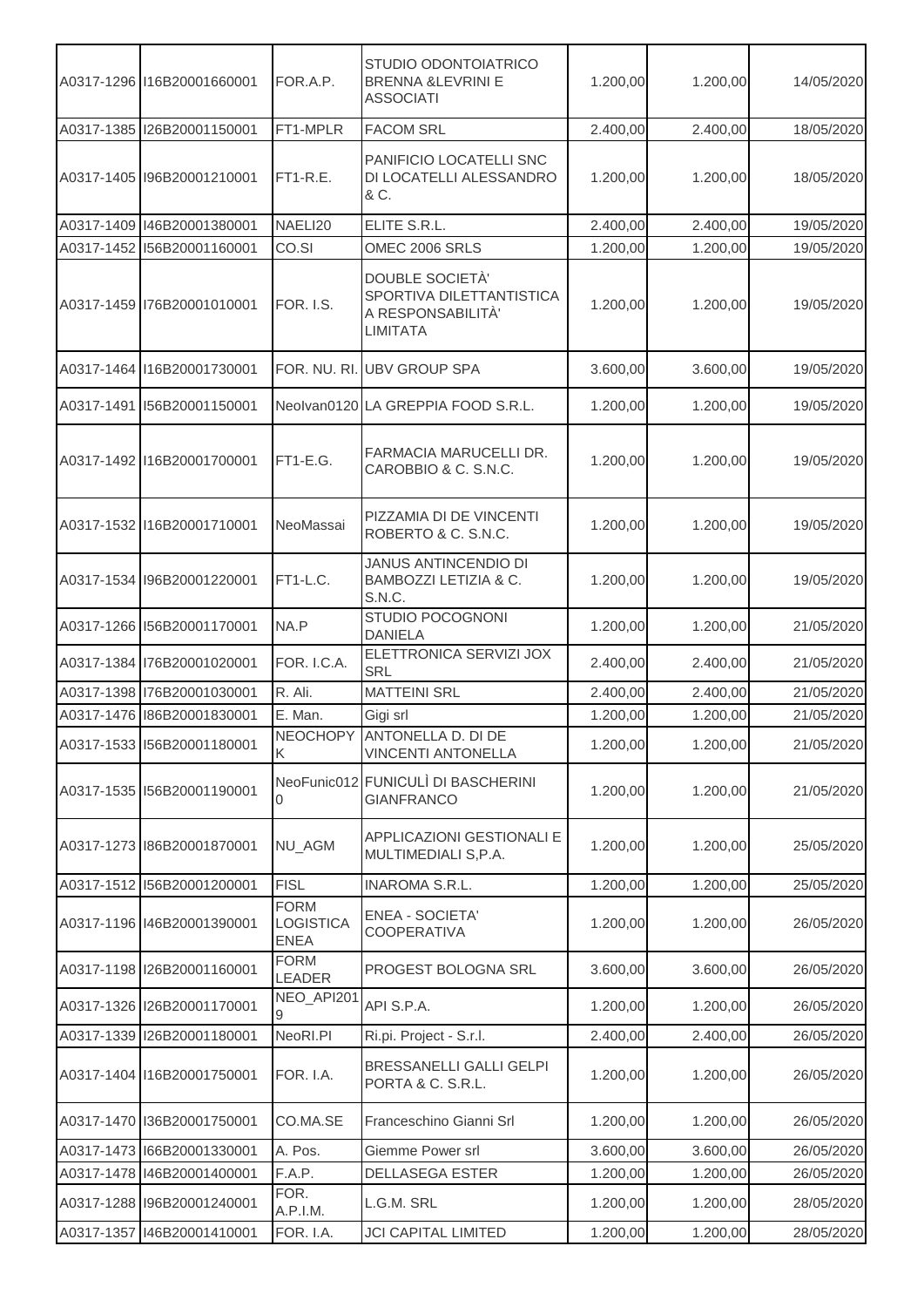|            | A0317-1390 I26B20001190001   | FT1-G.B.          | <b>SOEMA SRL</b>                                                                                  | 1.200,00 | 1.200,00 | 28/05/2020 |
|------------|------------------------------|-------------------|---------------------------------------------------------------------------------------------------|----------|----------|------------|
|            | A0317-1488 166B20001370001   | SI.GAR.           | <b>GARAGE NAPOLI CENTRO</b><br>S.R.L.                                                             | 1.200,00 | 1.200,00 | 28/05/2020 |
|            | A0317-1514 76B20001060001    | <b>ASK</b>        | MY DREAM PARRUCCHIERI<br>DI STARACE GIULIA                                                        | 1.200,00 | 1.200,00 | 28/05/2020 |
|            | A0317-1536 166B20001380001   | SI.MO.            | Istituto di Scienze delle<br>comunicazioni visive di<br>Giuseppe Morra & C. Sas                   | 1.200,00 | 1.200,00 | 28/05/2020 |
|            | A0317-1265 146B20001470001   | S.A.C.            | ERICA INDUSTRIA TESSILE<br><b>SPA</b>                                                             | 3.600,00 | 3.600,00 | 01/06/2020 |
|            | A0317-1274 166B20001400001   | A. Soc.           | <b>VILLA ROSA SOCIETA'</b><br>COOPERATIVA SOCIALE -<br>ONLUS                                      | 1.200,00 | 1.200,00 | 01/06/2020 |
| A0317-1341 | I56B20001250001              | NeoTrust012<br>0  | TRUST-IT S.R.L.                                                                                   | 2.400,00 | 2.400,00 | 01/06/2020 |
|            | A0317-1362 146B20001480001   | FOR. A. P.        | MG DESIGN MANAGEMENT<br><b>SRL</b>                                                                | 1.200,00 | 1.200,00 | 01/06/2020 |
|            | A0317-1364 186B20001900001   | N.A.              | OA POINT GROUP SRL                                                                                | 1.200,00 | 1.200,00 | 01/06/2020 |
| A0317-1377 | I46B20001490001              | FOR. M.           | ECO ENERGIE S.R.L.                                                                                | 1.200,00 | 1.200,00 | 01/06/2020 |
|            | A0317-1468 146B20001460001   | FOR. NU. R.       | CEVIBI S.P.A.                                                                                     | 3.600,00 | 3.600,00 | 01/06/2020 |
|            | A0317-1348 166B20001430001   | F.N.A.            | <b>ELABORA SRL</b>                                                                                | 1.200,00 | 1.200,00 | 03/06/2020 |
|            | A0317-1376 136B20001770001   | FOR. C.M.         | <b>ISER ENERGIE S.R.L.</b>                                                                        | 1.200,00 | 1.200,00 | 04/06/2020 |
|            | A0317-1503 86B20001930001    | FT1-G.M.          | <b>VIMANI SRL</b>                                                                                 | 1.200,00 | 1.200,00 | 04/06/2020 |
|            | A0317-1320 166B20001440001   | <b>N.R.S.B.</b>   | <b>STUDIO BURLARELLI</b><br>NOTAIO GABRIELE                                                       | 3.600,00 | 3.600,00 | 08/06/2020 |
|            | A0317-1335 156B20001260001   | For.Igi.Pul.      | BET GOLD S.R.L.S.                                                                                 | 1.200,00 | 1.200,00 | 08/06/2020 |
|            | A0317-1434 166B20001450001   | F.N.A.            | Trentina Verifiche Elettriche Srl                                                                 | 1.200,00 | 1.200,00 | 08/06/2020 |
|            | A0317-1444 146B20001510001   | F.NA.DE           | STUDIO ASSOCIATO<br>DOTTORI COMMERCIALISTI<br>DE STEFANO ADOLFO E<br>SERRA MARIKA                 | 3.600,00 | 3.600,00 | 08/06/2020 |
|            | A0317-1448 146B20001520001   | FOR. C.           | <b>DIMA BISTROT S.R.L.</b>                                                                        | 3.600,00 | 3.600,00 | 08/06/2020 |
|            | A0317-1490   I26B20001230001 | F.A.M.            | <b>LAI SRL</b>                                                                                    | 1.200,00 | 1.200,00 | 08/06/2020 |
|            | A0317-0945 196B20001270001   | Fo.Co.Ga.Do       | <b>GAMMA DOORS SRL</b>                                                                            | 2.400,00 | 2.400,00 | 09/06/2020 |
|            | A0317-1449 136B20001800001   | F.I.SI.           | SICOM S.R.L. SOLUZIONI<br><b>INFORMATICHE PER</b><br><b>COMMERCIALISTI E</b><br><b>CONSULENTI</b> | 1.200,00 | 1.200,00 | 09/06/2020 |
|            | A0317-1479 176B20001090001   | NEO_CALO<br>R2020 | CALOR SERVICE S.R.L.                                                                              | 1.200,00 | 1.200,00 | 09/06/2020 |
|            | A0317-1333 146B20001530001   | B.RI.O.           | Aptos Italy srl                                                                                   | 3.600,00 | 3.600,00 | 10/06/2020 |
|            | A0317-1369 116B20001780001   | NEONEC2           | <b>NEC ENGINEERING</b><br>SOLUTIONS SRL                                                           | 1.200,00 | 1.200,00 | 10/06/2020 |
|            | A0317-1420 156B20001280001   | F.A.G.A.T.        | <b>UBV TORINO SRL</b>                                                                             | 1.200,00 | 1.200,00 | 10/06/2020 |
|            | A0317-1422 166B20001460001   | COM.SI.           | F.IIi MAZZOCCA S.r.I.                                                                             | 3.600,00 | 3.600,00 | 10/06/2020 |
|            | A0317-1438 I26B20001240001   | FOR.<br>C.M.U.I.  | MOREO REMO E FIGLI SNC                                                                            | 1.200,00 | 1.200,00 | 10/06/2020 |
| A0317-1477 | I46B20001540001              | <b>NEOCON</b>     | <b>CONSILIUM</b><br>COMUNICAZIONE SRL                                                             | 1.200,00 | 1.200,00 | 10/06/2020 |
|            | A0317-1484 86B20001970001    | R. Inf.           | Pica Group s.p.a.                                                                                 | 3.600,00 | 3.600,00 | 10/06/2020 |
|            | A0317-1338 I26B20001250001   | T.N.A.            | TECNOLOGICA SPA                                                                                   | 2.400,00 | 2.400,00 | 11/06/2020 |